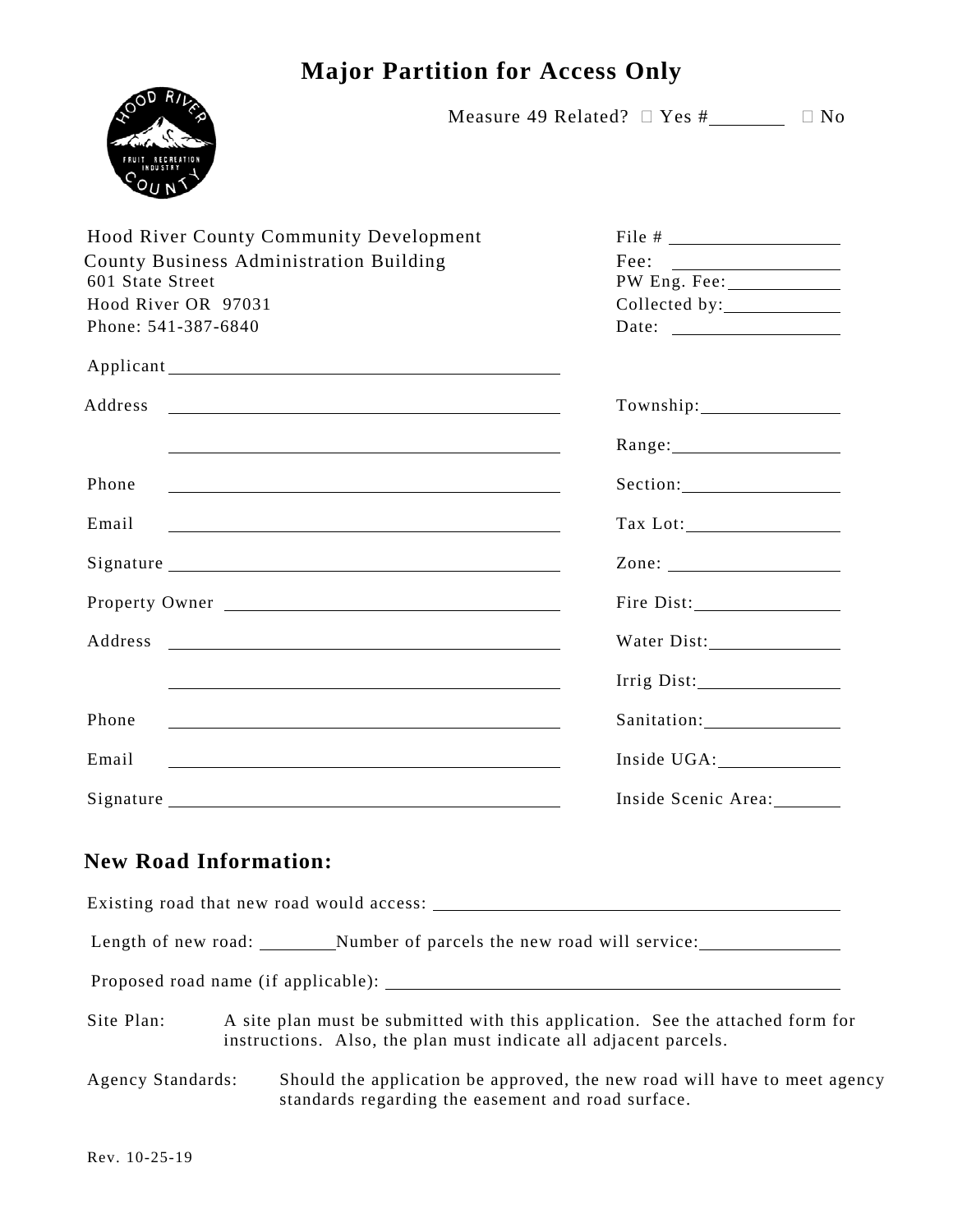## **EXAMPLE**

## **Tentitive Site Plan for Access Only**